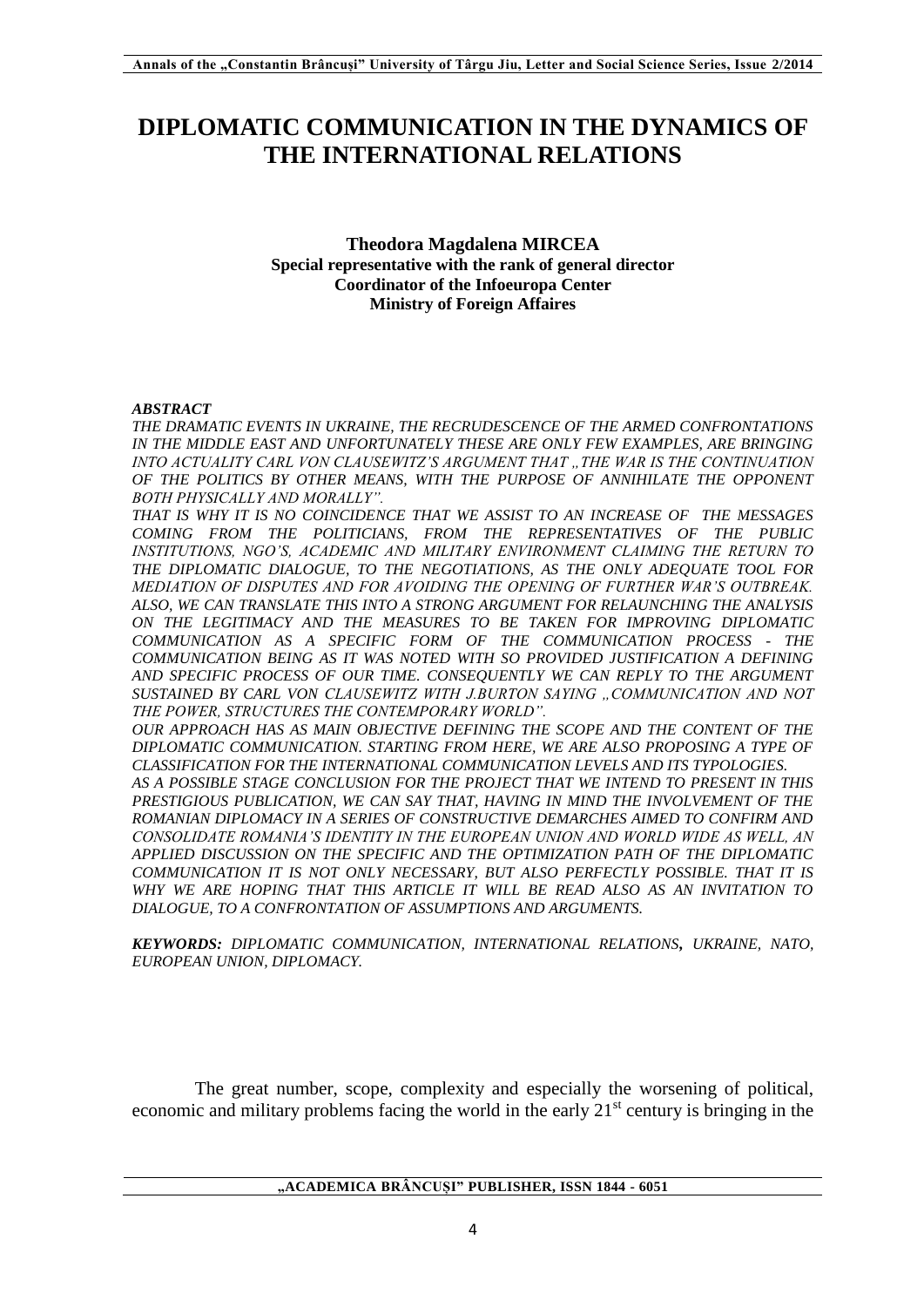public spotlight the need to increase the role of diplomatic contacts and negotiations with a view to reaching a peaceful and amiable resolution of these sources of tension, to reconciling existing conflicts and, if possible, to preventing new hotbeds of military conflict. In this context, diplomatic communication, together with all the associated norms, strategies and specific procedures, is undergoing a thorough process of theoretical remapping and pragmatic reengineering, applied to all its undertakings. In that respect, the evolution of today's society, first and foremost the major effects of globalization have had a decisive and beneficial contribution to the series of actions that fall within the category of so-called "diplomatic communication."

This far-reaching process or reshaping and reassessing traditional forms of diplomatic relations based on systematic contacts and the flow of communication is found in various new forms and approaches in Romanians diplomacy as well (which is only natural, considering that Romania fully observes the rule of law and enjoys equal rights and obligations as a NATO and EU Member State). Therefore it is only just that the diplomatic and academic communities in our country should take a deep interest in these issues of growing importance. Drawing on this starting point, I would like to introduce in the attention of the readership of this prestigious publication a series of aspects that in themselves should serve as starting point for forthcoming discussions.

Given the diversity of the theoretical perspectives, but also of the pragmatic definition of such theme, my approach will focus on several key aspects, which is why my attempted analysis will refer to two main arguments: the specific nature of diplomatic communication, namely the scope and content of the concept as such, respectively the levels and the main types of the international communication.

The first points of my approach would normally include other topics as well, such as diplomatic language (and here I would suggest a brief outlook on diplomatic vocabulary), in order to reach a more detailed examination of international negotiations, which I see as "the key test of the diplomatic communication." I will dwell on these topics on another occasion in the hopefully near future.

# **The concept of "diplomatic communication"**

Specialty literature makes reference to a plethora of definitions for the concept of "communication in diplomatic activity" (which is also referred to as diplomatic communication or international communication), but it is my opinion that one of the most evocative and intriguing of them is the term coined by Mathias Albert, Oliver Kessler and Stephen Steller. By concluding that "today communication is an integrating and probably integrated element worldwide," the three claim that "it is shocking to see that the wellknown concept of communication designates blank spaces in some of the most recent theories of international relations."[1]

Far from being a bitter paradox, this observation can arguably be interpreted as a catalysing and motivating message to witch we should respond with theoretical dimension demarches with a certain pragmatic purpose. In that respect I believe it is worth mentioning that Romanian literature in this field has also featured a series of original, accurate and relevant approaches, of which I would refer here to the definition given to the concept of international communication by Constantin Hlihor and Elena Hlihor: "The process whereby conventional and unconventional government players, representatives of political, economic, financial or cultural organizations and institutions or members of the public sphere and media share information of mutual interest, exchange information about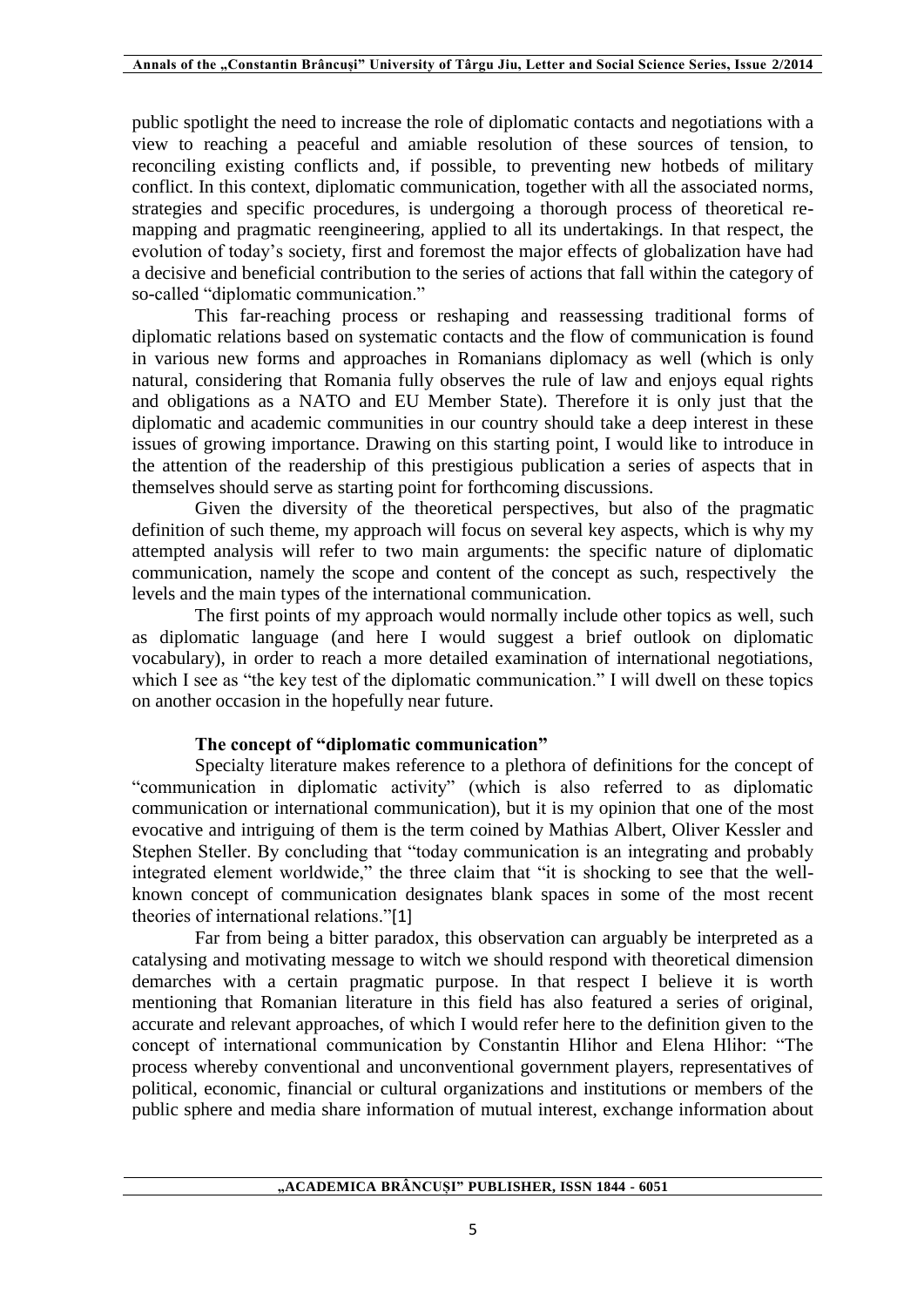their pursued interests and behaviours in various context, in order to maintain balance, stability, peace and cooperation in all fields, but also in order to uphold a certain projected image among the international public opinion."

This definition intends to account for a series of factors having a direct or indirect impact on the phenomenon and process of communication in the field of diplomacy, so as having either positive or negative influence on the intents and purposes pursued herein. I have first referred to the premise that the global context is a dual phenomenon, which means that is an environment shaped and reshaped by means of language and discourse by its own players. Seen as such, J. Burton's argument is perfectly sound: "Is communication, and not the power, that structures the contemporary world."

Another decisive factor in the new paradigm of communicational flow in the diplomatic sphere is the process of globalization, which in turn has determined an increase in the interdependence of states, organizations, regional or global entities. Accordingly, diplomatic communication faces three major situations upon which it needs to adjust to current realities. The first such situation is that modern communication technologies have allowed states, governments and other institutions to give up their traditional technologies and communication channels. In turn, the new communication technologies have prompted the emergence of a large array of professions, which are well integrated in the system of the institutions, including diplomatic ones. At this information dates we should also add another poignant phenomenon at international level and in the sphere of human activities, namely the World Wide Web.

Worth mentioning however is that all these transformations, although deep and meaningful, have not brought any major changes to the classic communication paradigm, so that the following elements are still operational: the transmitter, the receiver, the information per se, the communication channel and the process of sending the information from the transmitter to the receiver. An important aspect at this time is that considering the flows of globalized information, we cannot speak of a unique or monolithic character of the communication process. The observation is all the more valid when we talk about diplomatic types of communication.

In this particular case the main actor is the state, be it a regional or international entity. This entity can have its own, individual interests, it's predominant or less desirable partners with whom it engages in dialogue and communication. As regards the list of existing communication standards and procedures currently recommended by the EU, these do not require their unconditional implementation.

Consequently, in the case of diplomatic communication, national customs and procedures that transmitter see as most efficient in their relationships with the receivers such as national, regional or international factors or the public opinion will prevail.

## **Levels of international communication**

A defining aspect that must be taken under advisement when examining international communication is linked to the levels of this specific category of communication. Here is a brief description:

1) International communication referring to exchanges of information between the population of two countries, and its scope includes all information in the field of culture and civilization values.

2) Communication between two states or governments or between the state and the public opinion of another country. In this case, the main players are diplomatic offices and

**"ACADEMICA BRÂNCUȘI" PUBLISHER, ISSN 1844 - 6051**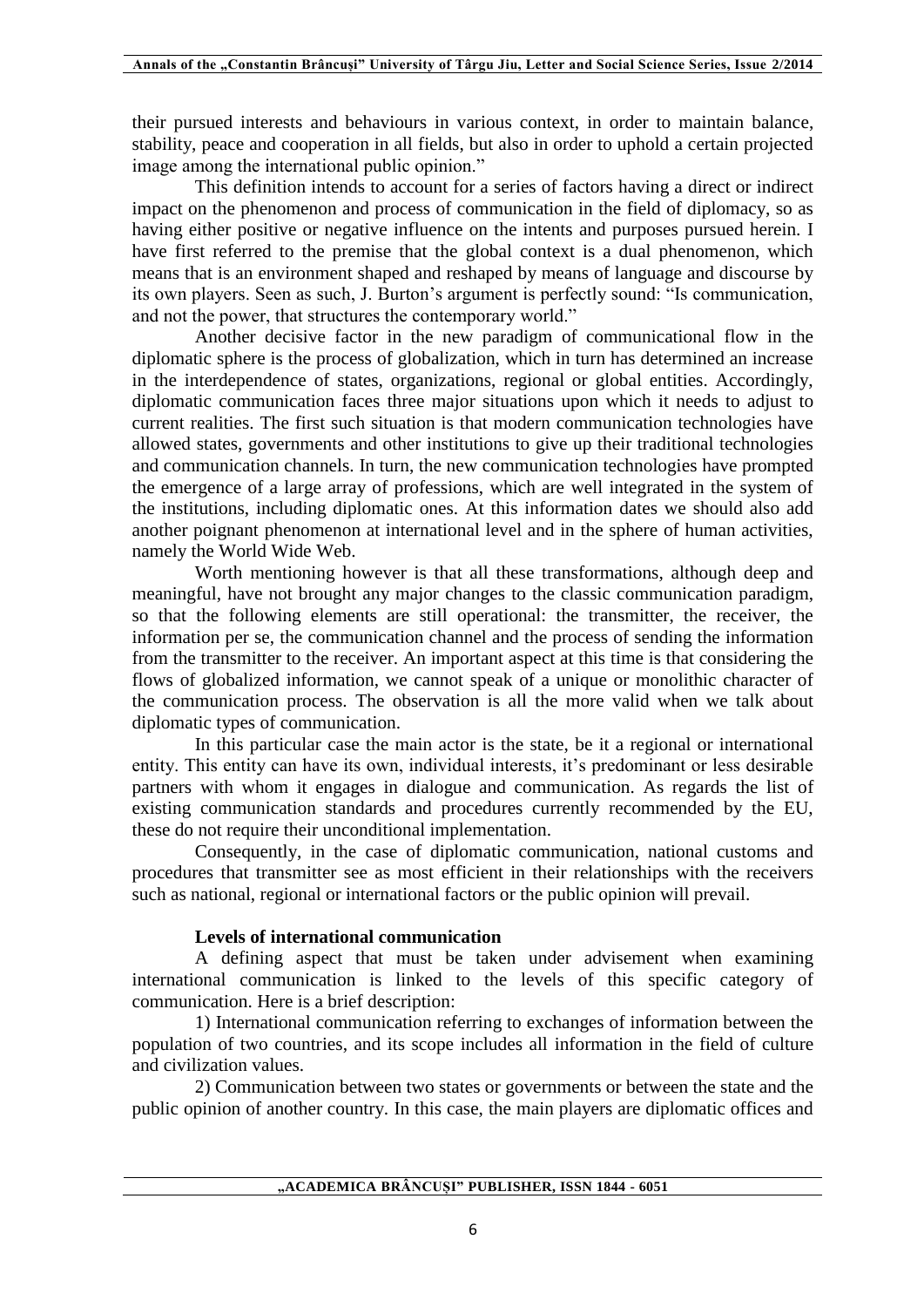media channels, which convey the messages through which states express their foreign policy objectives, and therefore plan on promoting and upholding their interests. These communicative flows are aimed at raising the awareness of governments, diplomatic institutions but as well of the public opinion regarding these interests. If the stated objective cannot be achieved, all communicative undertakings will focus on reaching a neutrality or non-combat attitude on behalf of the receiver of the messages.

3) Communication by way of classic or modern communication channels. In this particular case, the transmitter addresses a virtually unlimited number of receivers. Elements contributing to the achievement of the objectives of the transmitter are the following: national interest (of the transmitter and receiver), the media culture and editorial policy of the communication channel.

At the level of entities receiving the message there is also a series of elements determining the reception and interpretation/decoding of the messages. In that respect it is worth mentioning the differences operated by Constantin Hlihor and Elena Hlihor between the following:

1) Dominant encoding/decoding of the message, by means of which the transmitter and receiver agree on the meaning and significance of certain topics of international interest, on the assessment and solutions provided, as well as on the suggestions made.

2) Negotiated encoding/decoding, by means of which the transmitter and the receiver agree upon and accept only certain parts of the message and dismiss others.

3) Positive encoding/decoding, by means of which the receiver rules out most of the assessments, evaluations and solutions provided by the transmitter.

# **Types of communication at international level**

Based on the aforementioned hypothesis and classifications, I believe we can continue our analysis with a more detailed discussion of the types of communication at international level, and above all diplomatic communication.

Therefore there is a series of certain patterns that we can use to make the following distinctions:

1) Official/unofficial or formal/informal communication, depending on the communication channel used by the transmitter.

2) Communication between governments, ministries or public diplomacy, depending on the players taking part in the communication process.

3) Verbal/non-verbal, written or symbolic communication, depending on the language or code systems used to convey the message.

Far from being simple distinctions of formal nature or strictly theoretical classifications or useful definition of terms, such classifications are necessary first and foremost in order to ensure the optimal coherence and desired purpose of the messages used by diplomatic entities to achieve their objectives and define their status. When we refer strictly to the specific problems of diplomatic communication, Voltaire's dictum remains fully valid: "Gentlemen If you wish to converse with me, define your terms!"

# **A topical issue and an open discussion**

A potential preliminary conclusion of the approach outlined above is that, under the circumstances where Romanian diplomacy is currently involved in multiple constructive undertakings, each of them aimed at confirming at consolidating Romania's